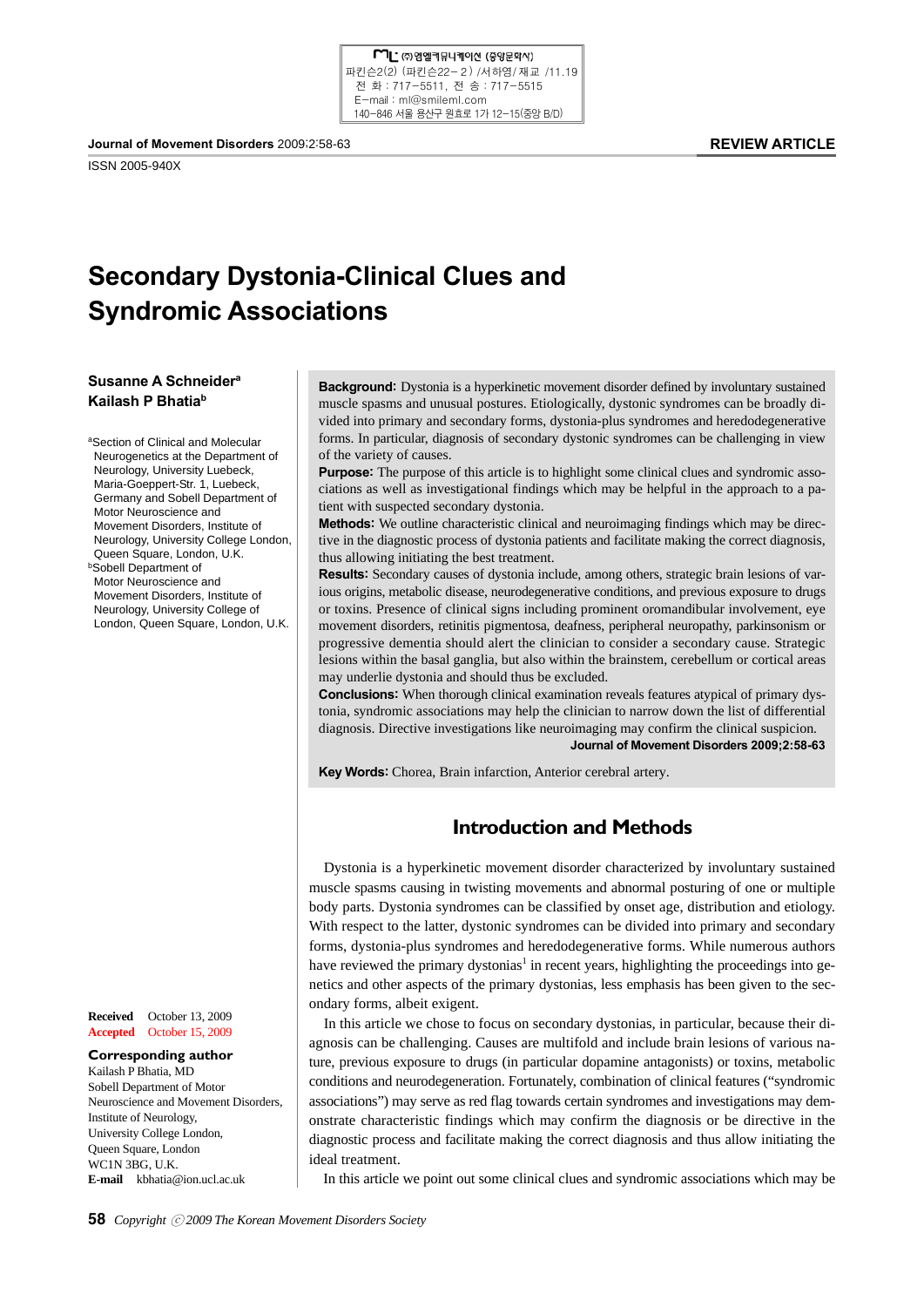helpful in the approach to a patient.

# **Results**

### **Prevalence of secondary dystonia**

How common is secondary dystonia? Prevalence data on secondary dystonia are limited. A Brazilian study of 122 patients with a dystonic syndrome, 46 (38%) were found to have a symptomatic form. $^2$  Among these, the most frequent causes were tardive dystonia (35%) and perinatal cerebral injury (30%). Other causes included stroke (13%), encephalitis (6.5%) and Wilson's disease (4%). Causes were more common in certain age groups: Younger patients tended to have had perinatal cerebral injury or encephalitis preceeding their dystonia. In older patients stroke and exposure to drugs (tardive dystonia) were more common. In a recent study by Wenning et al. $3$  of 16 elderly patients with dystonia, ten (62.5%) were classified as having a secondary form of dystonia. Of these, eight were drug-induced, highlighting the importance of this etiology. This is in line with a large study of more than 3,000 dystonia patients, 29% of which had a secondary form: tardive dystonia was the leading cause.<sup>4,5</sup>

However, in addition to tardive dystonia, there are a number of other secondary and heredodegenerative disorders which can cause dystonia as a predominant feature or as part of a syndrome. Certain clinical clues may help to narrow down the list of differential diagnoses and focus the investigations accordingly (Table 1).

### **Clinical clues**

#### **Dystonia with prominent oro-bulbar involvement**

Some primary dystonias there may have laryngeal involvement, for example DYT4 ("whispering dystonia", the underlying gene remains unkown), DYT6 (due to mutations in the THAP1 gene, as very recently identified), DYT12 ("rapidonset dystonia parkinsonism") and DYT17 (recessively inherited, linked to the chromosome 20, gene not yet identified) dystonia.<sup>6-8</sup> However, overall, prominent oro-lingualbuccal dystonia is uncommon in primary dystonia and a secondary or heredodegenerative form should be considered,<sup>9</sup> particularly, when severe (Table 1). In particular pervious neuroleptic intake, but also certain genetic disorders such as PKAN (pantothenate kinase associated neurodegeneration, previously known as Hallervorden-Spatz disease) due to mutations of the PANK2 gene, neuroacanthocytosis, neuroferritinopathy and Lesch-Nyhan syndrome are high on the list of differentials.10 With the exception of neuroferritinopathy (autosomal dominant inheritance) they follow autosomal recessive inheritance and family history may thus be negative for a similar disorder, but there may be a history of consanguinity.

#### **Table 1.** Clinical features suggestive of secondary dystonia

- ᆞSudden onset and/or rapid progression
- ᆞHemidystonia
- ᆞCranial onset in childhood
- ᆞRestriction to focal or segmental dystonia in patients with childhood-onset
- ᆞAdult-onset of leg dystonia
- ᆞProgression to generalized dystonia of adult-onset dystonia
- ᆞProminent oro-bulbar involvement
- ᆞOther neurological or systemic signs (except tremor)

#### **Eye movement disorders**

Patients with primary dystonia have normal eye movements. In fact, presence of an eye movement disorder hints towards a secondary form of dystonia.

Eye movement dysfunction may be in the form of supranuclear gaze palsy. Patients with a supranuclear gaze palsy may complain of difficulties going downstairs because of limited downward gaze which is usually more affected than upward gaze. Presence is limited to a few dystonic conditions, most importantly progressive supranuclear palsy (PSP), where parkinsonism is the prominent and patients are elderly. Furthermore, supranuclear palsy may be present in Niemann-Pick type C and PKAN, both inherited autosomal recessively. In Niemann-Pick type C, a neurovisceral lipid storage disorder, supranuclear gaze palsy is present in 75% of adult-onset cases and a presenting sign in 8% of cases.10

#### **Dystonia and retinitis pigmentosa**

The presence of retinitis pigmentosa in the context of dystonia narrows down the list of differential diagnoses. Most important differential diagnoses in this context are PKAN (or the allelic disorder referred to as HARP syndrome characterized by hypoprebetalipoproteinemia, acanthocytosis, retinitis pigmentosa, and pallidal degeneration), GM2 gangliosidosis and metachromatic leukodystrophy.

#### **Dystonia and deafness**

The combination of dystonia and deafness is characteristic of the Mohr-Tranebjaerg syndrome due to a new mutations in the DDP1 gene. $^{11}$  Other mitochondrial disorders may produce a complex phenotype which may involve additional visual problems (blindness) or heart problems. $^{12}$ 

Another complex disorder with phenotypic similarities to mitochondrial disease is the Woodhouse-Sakati syndrome. For this, only recently the underlying cause was identified and effects the C2orf37 gene, encoding a nucleolar protein.<sup>13</sup> This rare autosomal recessive disorder presents with hypogonadism, alopecia, diabetes mellitus, mental retardation, and extrapyramidal features.<sup>14</sup> As for other genetic disorders, there is phenotypic and genetic variability.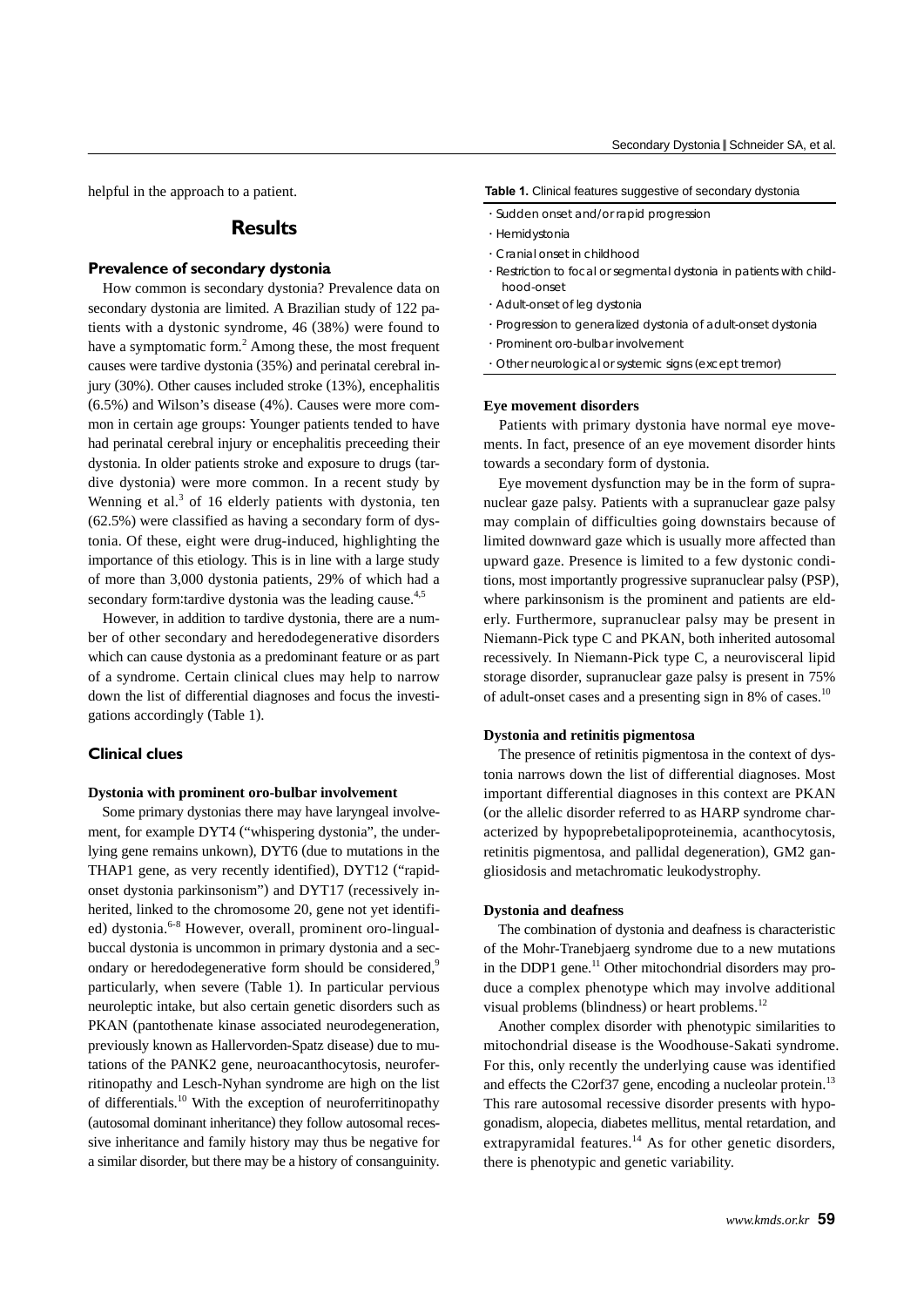#### **Dystonia and peripheral neuropathy**

Presence of neuropathy is not a feature of primary dystonia, although subclinical impairment of sensory discrimination is discussed as possible endophenotype of dystonia.15

If ataxia is additionally present, there are, however, a number of differentials to consider. This includes the common recessive forms of ataxia, such as Friedreich's ataxia<sup>16</sup> and ataxia telangiectasia $1^{7,18}$  and their differential diagnoses,  $1^{9}$ where ataxia, dystonia and peripheral neuropathy may be present. For example, in a study of 70 ataxia telangiectasia patients, dystonia was present in 55 and peripheral neuropathy 50 of them. $^{20}$  A less common cause is the young-onset variant of Niemann-Pick type C disease, while the adult form presents with peripheral nervous system involvement.<sup>11</sup> Because presence of vertical gaze palsy is also characteristic (see above) in Niemann-Pick type C, which is present in 75-80% of patients, this can be a helpful clue towards the diagnosis. A further clue may be enlargement of the liver and spleen (present in about one  $30-90\%$  of cases)<sup>11,21</sup> and, in children, neonatal jaundice (present in half of the patients).

Notably, the combination of dystonia with neuropathy and ataxia can also be seen in some of the autosomal dominant spinocerebellar ataxias,<sup>22</sup> e.g. SCA 3.<sup>23</sup>

Finally, the combination of peripheral neuropathy, progressive dystonia and ataxia, as well as cognitive decline is seen in metachromatic leukodystrophy caused by mutations in the aryl sulfatase A gene cause. $^{24}$ 

#### **Dystonia and parkinsonism**

In addition to pure dystonic and pure parkinsonian syndromes, there are overlap syndromes. On one hand dystonic conditions may have superimposed parkinsonism as seen in dopa-responsive dystonia or Wilson's disease. On the other hand, dystonia may be a seen in (or even be the presenting feature of) various parkinsonian disorders.

While dystonia is uncommon in drug-naive patients with idiopathic Parkinson's disease, its presence may be a red flag towards an atypical parkinsonian syndrome like PSP, multiple system atrophy (MSA) or corticobasal degeneration (CB-D).<sup>25</sup> Dystonia may then present as axial dystonia and blepharospasm (levator inhibition) causing the starring expression associated with PSP; antecollis and facial dystonia in MSA; or the dystonic arm posture seen in CBD.

Parkinsonism associated with dystonia is furthermore characteristic of genetic forms of parkinsonism which often have young-onset and recessive inheritance (for review see).  $26,27$ One example is parkinsonism related to mutations in the Parkin gene where dystonia may be present intermittently, as so-called exercise-induced paroxysmal foot dystonia, and this may precede signs of parkinsonism by some years.<sup>28</sup> The combination of young-onset dystonia and parkinsonism is also seen in other neurodegenerative diseases like the rare autosomal recessive disorders of nigro-striatal-pallidal-pyramidal syndrome referred to as Kufor-Rakeb disease and PLA2G6-associated neurodegeneration (PARK14).<sup>29</sup> (also see review by Schneider, et al. $^{26}$ )

Most frequent, however, is dystonia in the context of parkinsonism as complication of dopaminergic treatment, for example as peak-dose dystonia, diphasic dystonia and offdystonia.28

#### **Dystonia with progressive dementia**

Progressive dementia is not a feature of the primary dystonias like the young-onset DYT1-related dystonia or the adult-onset sporadic forms. Progressive dementia is, however, one of the core features of Huntington's disease and the Huntington disease-look like syndromes (including HDL4/ SCA17), as well as neuroacanthocytosis and PKAN. Indeed, chorea is the main movement disorder, however, prominent dystonia can occur. A further condition to consider is Creutzfeldt-Jakob disease, a rare neurodegenerative disease characterized by rapidly progressive dementia, mutism, ataxia and extrapyramidal and pyramidal involvement.30 The movement disorder is typically characterized by focal or generalized myoclonus (present in 80-100% of cases), but dystonia occurs and may rarely be a presenting sign. $30-32$ Dystonia in Creutzfeldt-Jakob disease is then usually unilateral and distally but may become generalized in later disease stages.30 Over all, disease course is rather progressive and this should alert the clinician to this diagnosis. Furthermore, HIV encephalopathy is a cause of dementia; and dystonia has also been observed.<sup>33</sup>

Finally, dementia may also be a symptom in the complex autosomal recessive dystonia parkinsonian syndromes mentioned above.<sup>26</sup>

#### **Clues from neuroimaging**

Neuroimaging can reveal patterns characteristic of certain conditions. Strategic lesions in the basal ganglia, brainstem, cerebellum or cortical areas (parietal and frontal) may result in dystonia<sup>34-41</sup> and there may be a relationship between the distribution of dystonia and the localization of the lesion. For example, it has been proposed that thalamic lesions are more likely to result in hand dystonia. However, not all basal ganglia lesions necessarily result in neurological symptoms or signs. Brainstem lesions on the other hand have been associated with cranial dystonias such as blepharospasm, and putaminal lesions were found in patients with hemidystonia or limb dystonia. In hemidystonia, lesions are often unilateral, contralaterally to the dystonia.

Of course, the list of causes underlying the lesion is long and includes tumors, trauma, bleeding, inflammation, atrophic changes in the context of neurodegeneration or accumulation of metals (such as iron, copper, manganese etc.).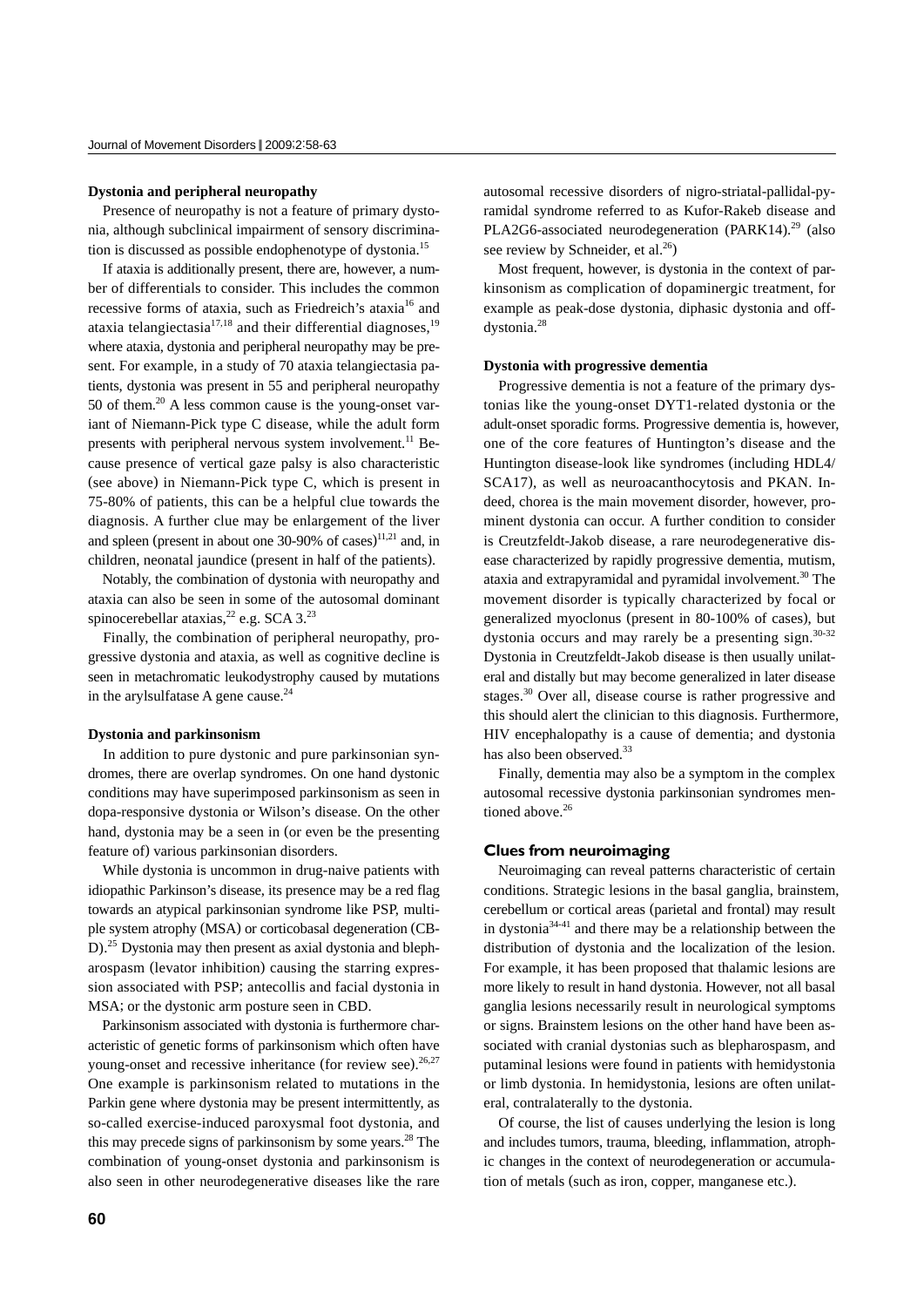How imaging can facilitate the diagnostic work-up we will be discussed in more detail as an example for basal ganglia disorders with metal deposition. The basal ganglia host high concentrations of metals which act as cofactors for metabolic activity including iron, copper and manganese. In the case of excessive metal accumulation, this may cause dysfunction and disease.

Metal deposition can be detected by neuroimaging on CT (e.g. copper) or MRI (e.g. iron). In recent years, in particular, iron deposition has received growing attention and a new term referring to these disorders, "syndromes of neurodegeneration with brain iron accumulation" (NBIA), has been coined. This group entails the condition of PKAN (N-BIA type 1, also known as Hallervorden-Spatz disease), PLA2G6-associated neurodegeneration (NBIA type 2),<sup>29</sup> neuroferritinopathy, and aceruloplasminemia.<sup>42,43</sup>

Of these, in PKAN iron accumulates within the globus pallidus interna. T2-weighted MRI demonstrates a signal hypointensity representing iron with a central hyperintensity (probably representing fluid accumulation or edema) and this pattern resembles an eye of the tiger on axial slides. $42$  It has been proposed that this 'eye-of-the-tiger' sign highly correlates with the genoptype, thus with presence of PANK2 gene mutations, $42,44$  and that it is usually present from early in the disease course,<sup>45</sup> although this is still matter of debate. NBIA type 2 is associated with mutations in the PLA2G6 gene on chromosome 22q13, a calcium-independent phospholipase. The clinical phenotype is heterogenous and includes infantile neuroaxonal dystrophy and adolesecence- /adult-onset dystonia parkinsonism, and it is a key differential diagnosis of PKAN. As in PKAN there is iron deposition on MRI imaging, however there is no classical eye-of-the-tiger sign, but there is only a hypointensity in the globus pallidus, whereas the central hyperintensity is lacking. Notably, though, normal MRI imaging has also been reported in a gene-proven case of PLA2G6-associated neurodegeneration and the disorder should thus also be considered when iron is absent.<sup>29</sup>

Copper deposition also shows as hyperintense signal on T2-weighted scans. Copper deposition in the putamen and globus pallidus, liver and cornea are characteristic of Wilson's disease, an important differential diagnosis of secondary dystonia, particularly in young patients.46,47 This is known as "face of the giant panda" sign (referring to the combination of high signal intensity in the tegmentum except for the red nucleus with preservation of signal intensity of the lateral portion of the pars reticulata of the substantia nigra and hypointensity of the superior colliculus).<sup>48</sup>

Manganese accumulation has been associated with secondary parkinsonism in welders chronically exposed. In the basal ganglia manganese accumulates symmetrically within the globus pallidum and is depicted as hyperintensity on T1 sequences. Dystonia may also be prominent. $49-52$ 

Calcium deposition can be easily detected by CT imaging as high-intense lesions and incidental calcifications are relatively frequent (up to 1.5% of CT scans). Within the basal ganglia, calcium mostly commonly affects the globus pallidus and is usually benign, in most cases idiopathic or agerelated.53 In view of this, it has been proposed that presence of globus pallidus calcifications only requires further elaboration when the patient is younger than 40 years of age. In addition all patients, no matter of age, where other basal ganglia or brain areas are affected should be further investigated. The differential diagnosis is wide and includes metabolic, infectious, toxin-induced and degenerative causes.<sup>53</sup> Among the metabolic disorders, idiopathic or surgical hypoparathyroidism is probably the most common cause of symmetric basal ganglia calcification, and dystonia as presenting feature may occur.54 Infections (including congenital forms) by toxplasmosis, rubella, cytmomegaly, herpes and HIV may result in basal ganglia damage with calcifications and secondary dystonia.55,56 Following carbon monoxide poisoning movement disorders including dystonia may develop as a part of delayed encephalopathy<sup>57</sup> and imaging may reveal basal ganglia calcifications.<sup>58</sup> Neurodegenerative causes include Wilson's disease.<sup>59</sup>

Last but not least, familial causes of basal ganglia calcifications have been recognized, also referred to as striopallidodentate calcinosis or Fahr's disease and dystonia has been observed.<sup>59</sup>

# **Conclusions**

While presence of tremor is compatible with a diagnosis of primary dystonia, there are other clinical features which point away from this diagnosis, including eye movement disorders, retinitis pigmentosa or peripheral neuropathy, to name a few. In these cases syndromic associations, some of which have been outlined in this article, can be useful and help the clinician to narrow down the list of differential diagnosis. Investigations such as a peripheral blood smear to screen for neuroacathocytosis or neuroimaging may help to reach at the correct diagnosis.

#### **REFERENCES**

- 1. Bressman S. Genetics of dystonia. J Neural Transm Suppl 2006;489-495.
- 2. Andrade LA, Ferraz HB. Idiopathic dystonia. Clinical profile of 76 Brazilian patients. Arq Neuropsiquiatr 1992;50:426-432.
- 3. Wenning GK, Kiechl S, Seppi K, Müller J, Högl B, Saletu M, et al. Prevalence of movement disorders in men and women aged 50-89 years (Bruneck Study cohort): a population-based study. Lancet Neurol 2005;4:815-820.
- 4. Bressman S. Overview of dystonia. In: Adler CH, ed. Clinical usefulness of Botulinum Toxin and Treatment of Dystonia. Minneapolis, MN: American Academy of Neurology 2002:2-30.
- 5. Uc EY, Rodnitzky RL. Juvenile parkinsonism. Semin Pediatr Neurol 2003;10:62-67.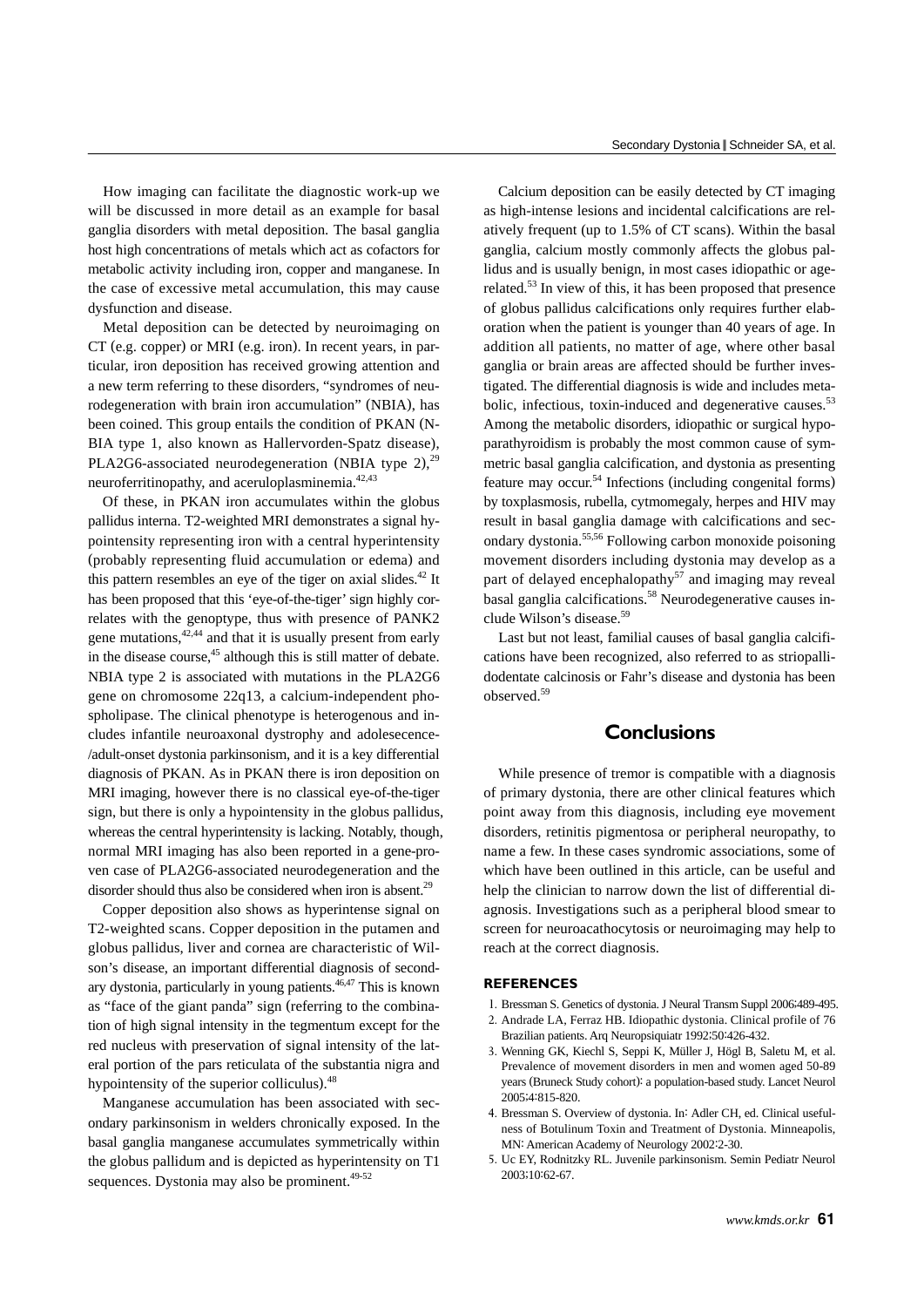- 6. Djarmati A, Schneider SA, Lohmann K, Winkler S, Pawlack H, Hagenah J, et al. Mutations in THAP1 (DYT6) and generalised dystonia with prominent spasmodic dysphonia: a genetic screening study. Lancet Neurol 2009;8:447-452.
- 7. Ahmad F, Davis MB, Waddy HM, Oley CA, Marsden CD, Harding AE. Evidence for locus heterogeneity in autosomal dominant torsion dystonia. Genomics 1993;15:9-12.
- 8. Chouery E, Kfoury J, Delague V, Jalkh N, Bejjani P, Serre JL, et al. A novel locus for autosomal recessive primary torsion dystonia (DYT17) maps to 20p11.22-q13.12. Neurogenetics 2008;9:287-293.
- 9. Schneider SA, Aggarwal A, Bhatt M, Dupont E, Tisch S, Limousin P, et al. Severe tongue protrusion dystonia: clinical syndromes and possible treatment. Neurology 2006;67:940-943.
- 10. Sévin M, Lesca G, Baumann N, Millat G, Lyon-Caen O, Vanier MT, et al. The adult form of Niemann-Pick disease type C. Brain 2007; 130:120-133.
- 11. Jin H, May M, Tranebjaerg L, Kendall E, Fontán G, Jackson J, et al. A novel X-linked gene, DDP, shows mutations in families with deafness (DFN-1), dystonia, mental deficiency and blindness. Nat Genet 1996;14:177-180.
- 12. Zeviani M, Di Donato S. Mitochondrial disorders. Brain 2004;127: 2153-2172.
- 13. Alazami AM, Al-Saif A, Al-Semari A, Bohlega S, Zlitni S, Alzahrani F, et al. Mutations in C2orf37, encoding a nucleolar protein, cause hypogonadism, alopecia, diabetes mellitus, mental retardation, and extrapyramidal syndrome. Am J Hum Genet 2008;83:684-691.
- 14. Schneider SA, Bhatia KP. Dystonia in the Woodhouse Sakati syndrome: a new family and literature review. Mov Disord 2008;23:592- 596.
- 15. Walsh R, O'Dwyer JP, Sheikh IH, O'Riordan S, Lynch T, Hutchinson M. Sporadic adult onset dystonia: sensory abnormalities as an endophenotype in unaffected relatives. J Neurol Neurosurg Psychiatry 2007;78:980-983.
- 16. Garcia Ruiz PJ, Mayo D, Hernandez J, Cantarero S, Ayuso C. Movement disorders in hereditary ataxias. J Neurol Sci 2002;202:59-64.
- 17. Woods CG, Taylor AM. Ataxia telangiectasia in the British Isles: the clinical and laboratory features of 70 affected individuals. Q J Med 1992;82:169-179.
- 18. Carrillo F, Schneider SA, Taylor AM, Srinivasan V, Kapoor R, Bhatia KP. Prominent oromandibular dystonia and pharyngeal telangiectasia in atypical ataxia telangiectasia. Cerebellum 2009;8:22-27.
- 19. Le Ber I, Bouslam N, Rivaud-Péchoux S, Guimarães J, Benomar A, Chamayou C, et al. Frequency and phenotypic spectrum of ataxia with oculomotor apraxia 2: a clinical and genetic study in 18 patients. Brain 2004;127:759-267.
- 20. Woods CG, Taylor AM. Ataxia telangiectasia in the British Isles: the clinical and laboratory features of 70 affected individuals. Q J Med 1992;82:169-179.
- 21. Garver WS, Francis GA, Jelinek D, Shepherd G, Flynn J, Castro G, et al. The National Niemann-Pick C1 disease database: report of clinical features and health problems. Am J Med Genet A 2007;143A: 1204-1211.
- 22. Klockgether T. Hereditary Ataxias. In: Jankovic J, Tolosa E, eds. Parkinson's Disease and Movement Disorders, 5ed. Philadelphia: Lippincott Williams & Wilkins, 2007:421-435.
- 23. Klockgether T, Schöls L, Abele M, Bürk K, Topka H, Andres F, et al. Age related axonal neuropathy in spinocerebellar ataxia type 3/Machado-Joseph disease (SCA3/MJD). J Neurol Neurosurg Psychiatry 1999;66:222-224.
- 24. Yatziv S, Russell A. An unusual form of metachromatic leukodystrophy in three siblings. Clin Genet 1981;19:222-227.
- 25. Tolosa E, Compta Y. Dystonia in Parkinson's disease. J Neurol 2006; 253 Suppl 7:VII7-VII13.
- 26. Schneider SA, Bhatia KP, Hardy J. Complicated recessive dystonia parkinsonism syndromes. Mov Disord 2009;24:490-499.
- 27. Klein C, Schneider SA, Lang AE. Hereditary parkinsonism: Parkinson disease look-alikes--an algorithm for clinicians to "PARK" genes and beyond. Mov Disord 2009. In Press.
- 28. Bozi M, Bhatia KP. Paroxysmal exercise-induced dystonia as a presenting feature of young-onset Parkinson's disease. Mov Disord 2003; 18:1545-1547.
- 29. Paisan-Ruiz C, Bhatia KP, Li A, Hernandez D, Davis M, Wood NW, et al. Characterization of PLA2G6 as a locus for dystonia-parkinsonism. Ann Neurol 2009;65:19-23.
- 30. Maltête D, Guyant-Maréchal L, Mihout B, Hannequin D. Movement disorders and Creutzfeldt-Jakob disease: a review. Parkinsonism Relat Disord 2006;12:65-71.
- 31. Hellmann MA, Melamed E. Focal dystonia as the presenting sign in Creutzfeldt-Jakob disease. Mov Disord 2002;17:1097-1098.
- 32. Sethi KD, Hess DC. Creutzfeldt-Jakob's disease presenting with ataxia and a movement disorder. Mov Disord 1991;6:157-162.
- 33. Wicki J, Germanier Y, Sztajzel R, Burkhard PR. Brueghel syndrome as a new manifestation of HIV encephalopathy. Eur Neurol 2008;60: 107-108.
- 34. Tan EK, Chan LL, Auchus AP. Hemidystonia precipitated by acute pontine infarct. J Neurol Sci 2005;234:109-111.
- 35. Bhatia KP, Marsden CD. The behavioural and motor consequences of focal lesions of the basal ganglia in man. Brain 1994;117:859-876.
- 36. Soland V, Evoy F, Rivest J. Cervical dystonia due to a frontal meningioma. Mov Disord 1996;11:336-337.
- 37. LeDoux MS, Brady KA. Secondary cervical dystonia associated with structural lesions of the central nervous system. Mov Disord 2003;18: 60-69.
- 38. Kim JW, Lee PH. Dystonic head tremor associated with a parietal lesion. Eur J Neurol 2007;14:e32-e33.
- 39. Khan AA, Sussman JD. Focal dystonia after removal of a parietal meningioma. Mov Disord 2004;19:714-716.
- 40. Burguera JA, Bataller L, Valero C. Action hand dystonia after cortical parietal infarction. Mov Disord 2001;16:1183-1185.
- 41. Alarcón F, Tolosa E, Muñoz E. Focal limb dystonia in a patient with a cerebellar mass. Arch Neurol 2001;58:1125-1127.
- 42. Sethi KD, Adams RJ, Loring DW, el Gammal T. Hallervorden-Spatz syndrome: clinical and magnetic resonance imaging correlations. Ann Neurol 1988;24:692-694.
- 43. Chinnery PF, Crompton DE, Birchall D, Jackson MJ, Coulthard A, Lombès A, et al. Clinical features and natural history of neuroferritinopathy caused by the FTL1 460InsA mutation. Brain 2007;130: 110-119.
- 44. Hayflick SJ, Westaway SK, Levinson B, Zhou B, Johnson MA, Ching KH, et al. Genetic, clinical, and radiographic delineation of Hallervorden-Spatz syndrome. N Engl J Med 2003;348:33-40.
- 45. Hayflick SJ. Neurodegeneration with brain iron accumulation: from genes to pathogenesis. Semin Pediatr Neurol 2006;13:182-185.
- 46. Magalhaes AC, Caramelli P, Menezes JR, Lo LS, Bacheschi LA, Barbosa ER, et al. Wilson's disease: MRI with clinical correlation. Neuroradiology 1994;36:97-100.
- 47. Saatci I, Topcu M, Baltaoglu FF, Köse G, Yalaz K, Renda Y, et al. Cranial MR findings in Wilson's disease. Acta Radiol 1997;38:250- 258.
- 48. Hitoshi S, Iwata M, Yoshikawa K. Mid-brain pathology of Wilson's disease: MRI analysis of three cases. J Neurol Neurosurg Psychiatry 1991;54:624-626.
- 49. Kenangil G, Ertan S, Sayilir I, Ozekmekçi S. Progressive motor syndrome in a welder with pallidal T1 hyperintensity on MRI: a twoyear follow-up. Mov Disord 2006;21:2197-2200.
- 50. Huang CC, Chu NS, Lu CS, Chen RS, Schulzer M, Calne DB. The natural history of neurological manganism over 18 years. Parkinsonism Relat Disord 2007;13:143-145.
- 51. Huang CC, Chu NS, Lu CS, Chen RS, Calne DB. Long-term progression in chronic manganism: ten years of follow-up. Neurology 1998;